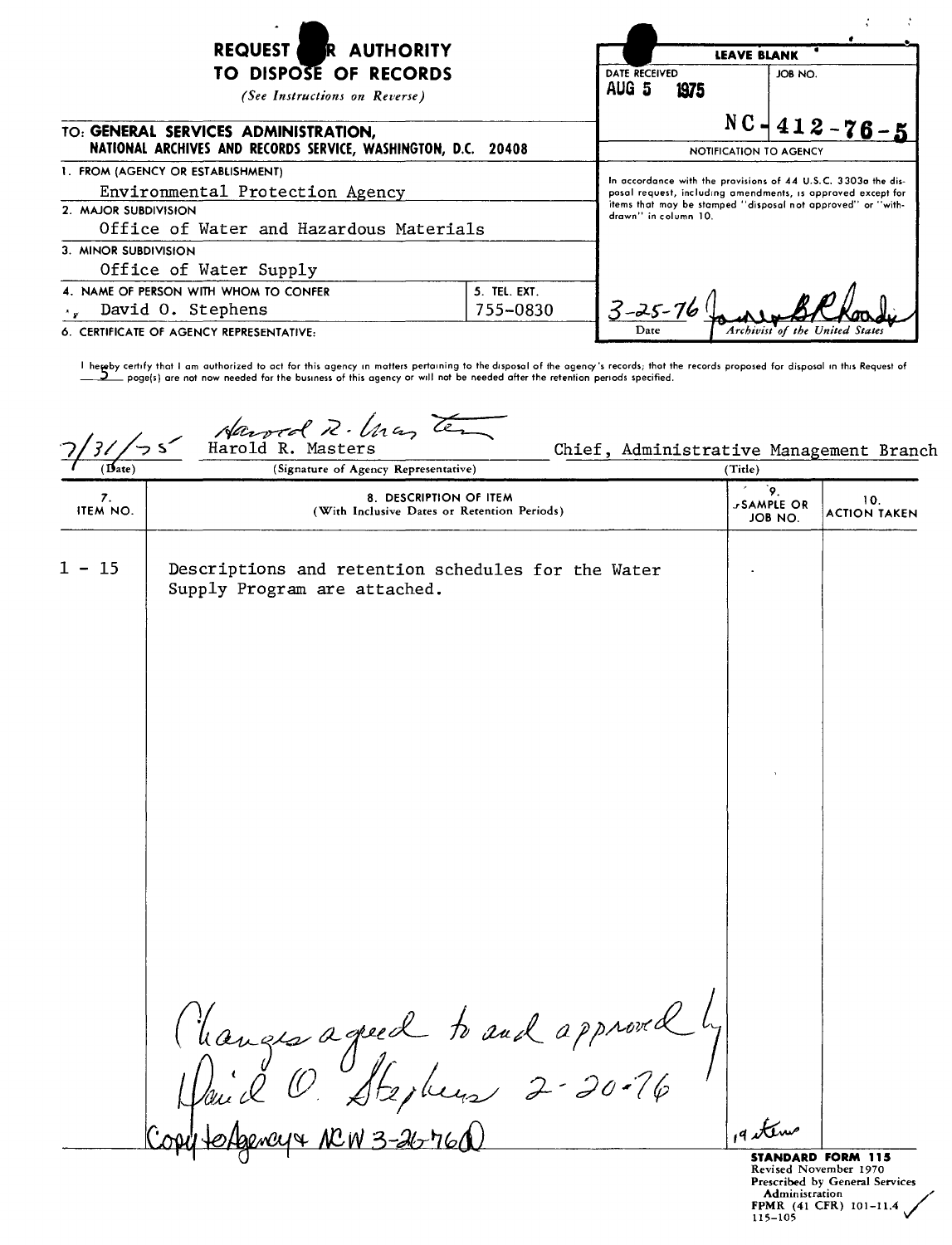MANUAL

| APPENDIX B |  |
|------------|--|
|            |  |

Ä

 $\frac{1}{2}$ 

RECORDS CONTROL SCHEDULES

RECORDS MANAGEMENT

 $1.3\pm1.1$ 

## WATER SUPPLY RECORDS

The records described below relate to development of policy and regulations concerning water supply planning, health criteria, national register of public water systems, and training and technical assistance in the water supply field.

| 1.<br>Retention:<br>Regulations, Standards, and<br>Guidelines. Contains informa-<br>tion relating to the development<br>Record Copy. Permanent.<br>а.<br>and implementation of rules for<br>b. Work and Public Refer-<br>effecting environmental legis-<br>lation. Records consist of work<br>ence File. Retain 2 years.<br>group crganization requesto,<br>agendas and minutes of work<br>Disposition:<br>group meetings, technical assist-<br>ance, contracts and reports,<br>upon effective date of rule<br>drafts and approvals of proposed<br>rules, public comments, news-<br>paper clips, elips from Federal<br>Register, etc.<br>in FRC for 20 years, then<br>offer to the National<br>Archives.<br>b. Work and Public Refer-<br>ence File. Break file upon<br>revision of rule after com--<br>in office for 2 years; then<br>destroy. | Item | Name and Description<br>of Record/File | Retention Period<br>and Disposition                                                                                                                                                        |
|------------------------------------------------------------------------------------------------------------------------------------------------------------------------------------------------------------------------------------------------------------------------------------------------------------------------------------------------------------------------------------------------------------------------------------------------------------------------------------------------------------------------------------------------------------------------------------------------------------------------------------------------------------------------------------------------------------------------------------------------------------------------------------------------------------------------------------------------|------|----------------------------------------|--------------------------------------------------------------------------------------------------------------------------------------------------------------------------------------------|
|                                                                                                                                                                                                                                                                                                                                                                                                                                                                                                                                                                                                                                                                                                                                                                                                                                                |      |                                        | a. Record Copy. Break file<br>or publication in the Federal<br>Register. Keep in office for<br>1 year, then transfer to the<br>Federal Records Center. Keep<br>pletion of NAS report. Keep |

 $FPAICRMIBOIC(S-23)$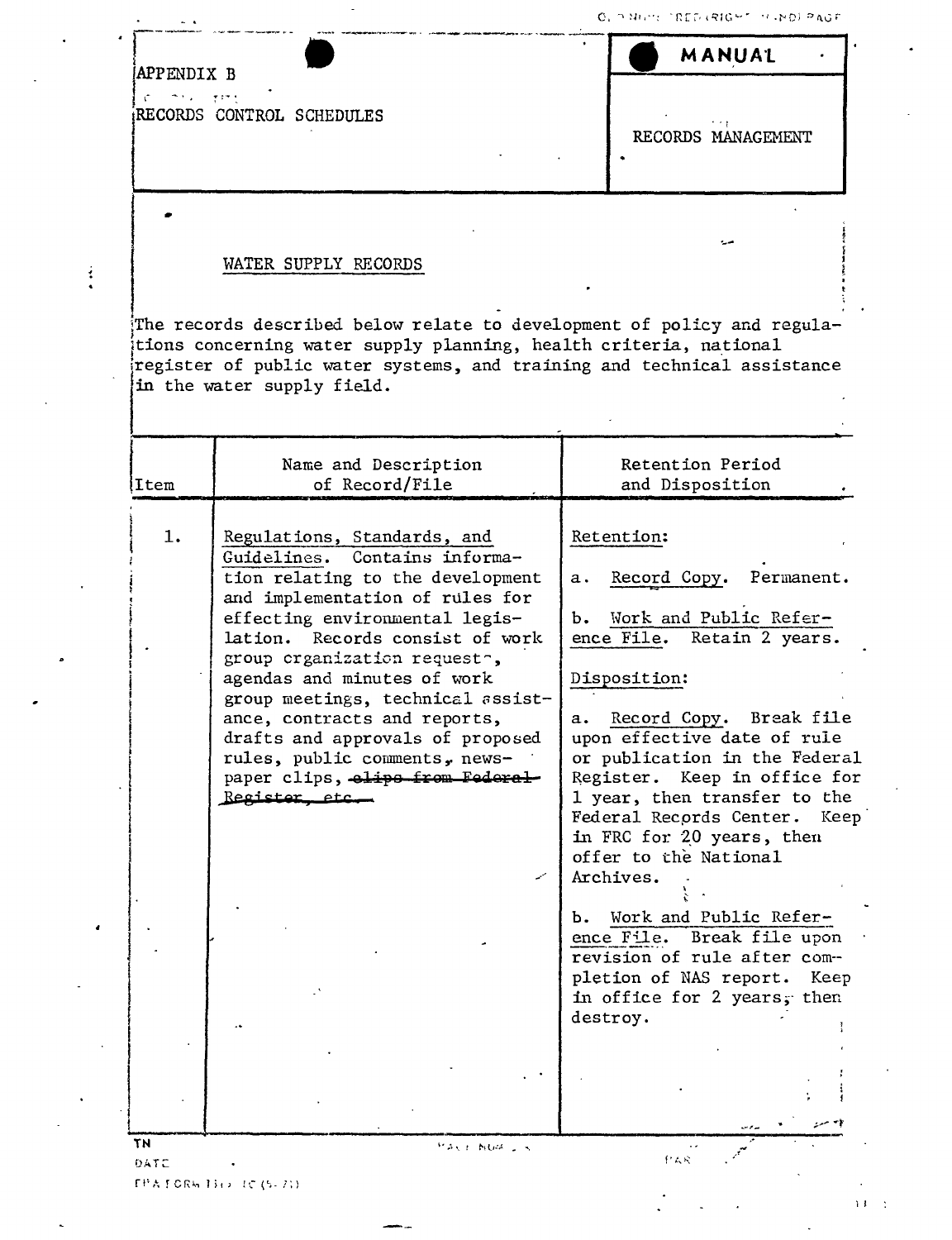MANUAL

APPENDIX B

RECORDS MANAGEMENT

 $\lambda$ 

 $\pmb{\iota}$ 

 $\frac{1}{2}$ 

## RECORDS CONTROL SCHEDULES  $\ddot{\phantom{a}}$

 $\sim$   $\sim$ 

| Name and Description<br>Retention Period<br>of Record/File<br>Item<br>and Disposition<br>a. Prizzion Development Files.<br>2.<br>Water Supply Director's File<br>Retention: Permanent.<br>$(1964-1974)$ . Contains copies<br>of records pertaining to devel-<br>Disposition:<br>Break file at<br>opments in drinking water since<br>end of 1974.<br>Keep in office<br>1964. Records pertain to deal-<br>for 2 years, then transfer<br>ings with other agencies, early<br>to the Federal Records<br>developments in organization.<br>Center. Keep in FRC for<br>transition to EPA, surveys and<br>10 years, then offer to the<br>National Archives.<br>studies leading to new (1974)<br>legislation, chemical shortages,<br>research grants, activities<br>with civic and professional<br>associations, etc.<br>b. Administrative and Management<br>Files.<br>Includes records used<br>in administrative and program<br>management functions of the<br>water supply program.<br>Records<br>consist of contracts, reference<br>Disposition: Destroy when<br>materials, administrative re-<br>$4.$ Judi 3 $0.\dot{d}$ .<br>ports, and other related records.<br>Retain 5 years.<br>3.<br>Retention:<br>Report of Water Supply Used on<br>Interstate Carriers. A data<br>collection form showing carrier<br>Disposition: Break file<br>upon production of error<br>(trains, planes, etc.) water<br>supply laboratory analysis data<br>free printout. Keep in<br>office for $5$ years then<br>Used as input to the Final<br>Water Supply Report. Data<br>destroy.<br>processed by computer.<br>4.<br>Printout of Water Supply Used on<br>Retention:<br>Retain 1 year.<br>Interstate Carriers.<br>Printout<br>of processed data (listing and<br>Disposition:<br>Break file<br>upon completion of report.<br>summary).<br>Keep in office for 1 year,<br>then destroy.<br>فبمبير<br>70<br>5.<br>Data Tapes for Report of Water<br>Reteneton: Retain 7 years.<br>Supply Used on Interstate<br>Carriers. Computer tapes eon-<br>Disposition: Break file<br>upon completion of data<br>taining data concerning analysis<br>update <sub>jo</sub> Keep in office<br>of water supply sources on inter-<br>for <b>X</b> years, then destroy.<br>Used as input<br>state extriers.<br>the Final Water Supply Report. | LECOLDS FLANAGEMENT |  |
|-----------------------------------------------------------------------------------------------------------------------------------------------------------------------------------------------------------------------------------------------------------------------------------------------------------------------------------------------------------------------------------------------------------------------------------------------------------------------------------------------------------------------------------------------------------------------------------------------------------------------------------------------------------------------------------------------------------------------------------------------------------------------------------------------------------------------------------------------------------------------------------------------------------------------------------------------------------------------------------------------------------------------------------------------------------------------------------------------------------------------------------------------------------------------------------------------------------------------------------------------------------------------------------------------------------------------------------------------------------------------------------------------------------------------------------------------------------------------------------------------------------------------------------------------------------------------------------------------------------------------------------------------------------------------------------------------------------------------------------------------------------------------------------------------------------------------------------------------------------------------------------------------------------------------------------------------------------------------------------------------------------------------------------------------------------------------------------------------------------------------------------------------------------------------------------------------------------------------------------------------------------------------------------------------------|---------------------|--|
|                                                                                                                                                                                                                                                                                                                                                                                                                                                                                                                                                                                                                                                                                                                                                                                                                                                                                                                                                                                                                                                                                                                                                                                                                                                                                                                                                                                                                                                                                                                                                                                                                                                                                                                                                                                                                                                                                                                                                                                                                                                                                                                                                                                                                                                                                                     |                     |  |
|                                                                                                                                                                                                                                                                                                                                                                                                                                                                                                                                                                                                                                                                                                                                                                                                                                                                                                                                                                                                                                                                                                                                                                                                                                                                                                                                                                                                                                                                                                                                                                                                                                                                                                                                                                                                                                                                                                                                                                                                                                                                                                                                                                                                                                                                                                     |                     |  |
|                                                                                                                                                                                                                                                                                                                                                                                                                                                                                                                                                                                                                                                                                                                                                                                                                                                                                                                                                                                                                                                                                                                                                                                                                                                                                                                                                                                                                                                                                                                                                                                                                                                                                                                                                                                                                                                                                                                                                                                                                                                                                                                                                                                                                                                                                                     |                     |  |
|                                                                                                                                                                                                                                                                                                                                                                                                                                                                                                                                                                                                                                                                                                                                                                                                                                                                                                                                                                                                                                                                                                                                                                                                                                                                                                                                                                                                                                                                                                                                                                                                                                                                                                                                                                                                                                                                                                                                                                                                                                                                                                                                                                                                                                                                                                     |                     |  |
|                                                                                                                                                                                                                                                                                                                                                                                                                                                                                                                                                                                                                                                                                                                                                                                                                                                                                                                                                                                                                                                                                                                                                                                                                                                                                                                                                                                                                                                                                                                                                                                                                                                                                                                                                                                                                                                                                                                                                                                                                                                                                                                                                                                                                                                                                                     |                     |  |
|                                                                                                                                                                                                                                                                                                                                                                                                                                                                                                                                                                                                                                                                                                                                                                                                                                                                                                                                                                                                                                                                                                                                                                                                                                                                                                                                                                                                                                                                                                                                                                                                                                                                                                                                                                                                                                                                                                                                                                                                                                                                                                                                                                                                                                                                                                     |                     |  |
|                                                                                                                                                                                                                                                                                                                                                                                                                                                                                                                                                                                                                                                                                                                                                                                                                                                                                                                                                                                                                                                                                                                                                                                                                                                                                                                                                                                                                                                                                                                                                                                                                                                                                                                                                                                                                                                                                                                                                                                                                                                                                                                                                                                                                                                                                                     |                     |  |
|                                                                                                                                                                                                                                                                                                                                                                                                                                                                                                                                                                                                                                                                                                                                                                                                                                                                                                                                                                                                                                                                                                                                                                                                                                                                                                                                                                                                                                                                                                                                                                                                                                                                                                                                                                                                                                                                                                                                                                                                                                                                                                                                                                                                                                                                                                     |                     |  |
|                                                                                                                                                                                                                                                                                                                                                                                                                                                                                                                                                                                                                                                                                                                                                                                                                                                                                                                                                                                                                                                                                                                                                                                                                                                                                                                                                                                                                                                                                                                                                                                                                                                                                                                                                                                                                                                                                                                                                                                                                                                                                                                                                                                                                                                                                                     |                     |  |
|                                                                                                                                                                                                                                                                                                                                                                                                                                                                                                                                                                                                                                                                                                                                                                                                                                                                                                                                                                                                                                                                                                                                                                                                                                                                                                                                                                                                                                                                                                                                                                                                                                                                                                                                                                                                                                                                                                                                                                                                                                                                                                                                                                                                                                                                                                     |                     |  |
|                                                                                                                                                                                                                                                                                                                                                                                                                                                                                                                                                                                                                                                                                                                                                                                                                                                                                                                                                                                                                                                                                                                                                                                                                                                                                                                                                                                                                                                                                                                                                                                                                                                                                                                                                                                                                                                                                                                                                                                                                                                                                                                                                                                                                                                                                                     |                     |  |
|                                                                                                                                                                                                                                                                                                                                                                                                                                                                                                                                                                                                                                                                                                                                                                                                                                                                                                                                                                                                                                                                                                                                                                                                                                                                                                                                                                                                                                                                                                                                                                                                                                                                                                                                                                                                                                                                                                                                                                                                                                                                                                                                                                                                                                                                                                     |                     |  |
|                                                                                                                                                                                                                                                                                                                                                                                                                                                                                                                                                                                                                                                                                                                                                                                                                                                                                                                                                                                                                                                                                                                                                                                                                                                                                                                                                                                                                                                                                                                                                                                                                                                                                                                                                                                                                                                                                                                                                                                                                                                                                                                                                                                                                                                                                                     |                     |  |
|                                                                                                                                                                                                                                                                                                                                                                                                                                                                                                                                                                                                                                                                                                                                                                                                                                                                                                                                                                                                                                                                                                                                                                                                                                                                                                                                                                                                                                                                                                                                                                                                                                                                                                                                                                                                                                                                                                                                                                                                                                                                                                                                                                                                                                                                                                     |                     |  |
|                                                                                                                                                                                                                                                                                                                                                                                                                                                                                                                                                                                                                                                                                                                                                                                                                                                                                                                                                                                                                                                                                                                                                                                                                                                                                                                                                                                                                                                                                                                                                                                                                                                                                                                                                                                                                                                                                                                                                                                                                                                                                                                                                                                                                                                                                                     |                     |  |
|                                                                                                                                                                                                                                                                                                                                                                                                                                                                                                                                                                                                                                                                                                                                                                                                                                                                                                                                                                                                                                                                                                                                                                                                                                                                                                                                                                                                                                                                                                                                                                                                                                                                                                                                                                                                                                                                                                                                                                                                                                                                                                                                                                                                                                                                                                     |                     |  |
|                                                                                                                                                                                                                                                                                                                                                                                                                                                                                                                                                                                                                                                                                                                                                                                                                                                                                                                                                                                                                                                                                                                                                                                                                                                                                                                                                                                                                                                                                                                                                                                                                                                                                                                                                                                                                                                                                                                                                                                                                                                                                                                                                                                                                                                                                                     |                     |  |
|                                                                                                                                                                                                                                                                                                                                                                                                                                                                                                                                                                                                                                                                                                                                                                                                                                                                                                                                                                                                                                                                                                                                                                                                                                                                                                                                                                                                                                                                                                                                                                                                                                                                                                                                                                                                                                                                                                                                                                                                                                                                                                                                                                                                                                                                                                     |                     |  |
|                                                                                                                                                                                                                                                                                                                                                                                                                                                                                                                                                                                                                                                                                                                                                                                                                                                                                                                                                                                                                                                                                                                                                                                                                                                                                                                                                                                                                                                                                                                                                                                                                                                                                                                                                                                                                                                                                                                                                                                                                                                                                                                                                                                                                                                                                                     |                     |  |
|                                                                                                                                                                                                                                                                                                                                                                                                                                                                                                                                                                                                                                                                                                                                                                                                                                                                                                                                                                                                                                                                                                                                                                                                                                                                                                                                                                                                                                                                                                                                                                                                                                                                                                                                                                                                                                                                                                                                                                                                                                                                                                                                                                                                                                                                                                     |                     |  |
|                                                                                                                                                                                                                                                                                                                                                                                                                                                                                                                                                                                                                                                                                                                                                                                                                                                                                                                                                                                                                                                                                                                                                                                                                                                                                                                                                                                                                                                                                                                                                                                                                                                                                                                                                                                                                                                                                                                                                                                                                                                                                                                                                                                                                                                                                                     |                     |  |
|                                                                                                                                                                                                                                                                                                                                                                                                                                                                                                                                                                                                                                                                                                                                                                                                                                                                                                                                                                                                                                                                                                                                                                                                                                                                                                                                                                                                                                                                                                                                                                                                                                                                                                                                                                                                                                                                                                                                                                                                                                                                                                                                                                                                                                                                                                     |                     |  |
|                                                                                                                                                                                                                                                                                                                                                                                                                                                                                                                                                                                                                                                                                                                                                                                                                                                                                                                                                                                                                                                                                                                                                                                                                                                                                                                                                                                                                                                                                                                                                                                                                                                                                                                                                                                                                                                                                                                                                                                                                                                                                                                                                                                                                                                                                                     |                     |  |
|                                                                                                                                                                                                                                                                                                                                                                                                                                                                                                                                                                                                                                                                                                                                                                                                                                                                                                                                                                                                                                                                                                                                                                                                                                                                                                                                                                                                                                                                                                                                                                                                                                                                                                                                                                                                                                                                                                                                                                                                                                                                                                                                                                                                                                                                                                     |                     |  |
|                                                                                                                                                                                                                                                                                                                                                                                                                                                                                                                                                                                                                                                                                                                                                                                                                                                                                                                                                                                                                                                                                                                                                                                                                                                                                                                                                                                                                                                                                                                                                                                                                                                                                                                                                                                                                                                                                                                                                                                                                                                                                                                                                                                                                                                                                                     |                     |  |
|                                                                                                                                                                                                                                                                                                                                                                                                                                                                                                                                                                                                                                                                                                                                                                                                                                                                                                                                                                                                                                                                                                                                                                                                                                                                                                                                                                                                                                                                                                                                                                                                                                                                                                                                                                                                                                                                                                                                                                                                                                                                                                                                                                                                                                                                                                     |                     |  |
|                                                                                                                                                                                                                                                                                                                                                                                                                                                                                                                                                                                                                                                                                                                                                                                                                                                                                                                                                                                                                                                                                                                                                                                                                                                                                                                                                                                                                                                                                                                                                                                                                                                                                                                                                                                                                                                                                                                                                                                                                                                                                                                                                                                                                                                                                                     |                     |  |
|                                                                                                                                                                                                                                                                                                                                                                                                                                                                                                                                                                                                                                                                                                                                                                                                                                                                                                                                                                                                                                                                                                                                                                                                                                                                                                                                                                                                                                                                                                                                                                                                                                                                                                                                                                                                                                                                                                                                                                                                                                                                                                                                                                                                                                                                                                     |                     |  |
|                                                                                                                                                                                                                                                                                                                                                                                                                                                                                                                                                                                                                                                                                                                                                                                                                                                                                                                                                                                                                                                                                                                                                                                                                                                                                                                                                                                                                                                                                                                                                                                                                                                                                                                                                                                                                                                                                                                                                                                                                                                                                                                                                                                                                                                                                                     |                     |  |
|                                                                                                                                                                                                                                                                                                                                                                                                                                                                                                                                                                                                                                                                                                                                                                                                                                                                                                                                                                                                                                                                                                                                                                                                                                                                                                                                                                                                                                                                                                                                                                                                                                                                                                                                                                                                                                                                                                                                                                                                                                                                                                                                                                                                                                                                                                     |                     |  |
|                                                                                                                                                                                                                                                                                                                                                                                                                                                                                                                                                                                                                                                                                                                                                                                                                                                                                                                                                                                                                                                                                                                                                                                                                                                                                                                                                                                                                                                                                                                                                                                                                                                                                                                                                                                                                                                                                                                                                                                                                                                                                                                                                                                                                                                                                                     |                     |  |
|                                                                                                                                                                                                                                                                                                                                                                                                                                                                                                                                                                                                                                                                                                                                                                                                                                                                                                                                                                                                                                                                                                                                                                                                                                                                                                                                                                                                                                                                                                                                                                                                                                                                                                                                                                                                                                                                                                                                                                                                                                                                                                                                                                                                                                                                                                     |                     |  |
|                                                                                                                                                                                                                                                                                                                                                                                                                                                                                                                                                                                                                                                                                                                                                                                                                                                                                                                                                                                                                                                                                                                                                                                                                                                                                                                                                                                                                                                                                                                                                                                                                                                                                                                                                                                                                                                                                                                                                                                                                                                                                                                                                                                                                                                                                                     |                     |  |
|                                                                                                                                                                                                                                                                                                                                                                                                                                                                                                                                                                                                                                                                                                                                                                                                                                                                                                                                                                                                                                                                                                                                                                                                                                                                                                                                                                                                                                                                                                                                                                                                                                                                                                                                                                                                                                                                                                                                                                                                                                                                                                                                                                                                                                                                                                     |                     |  |
|                                                                                                                                                                                                                                                                                                                                                                                                                                                                                                                                                                                                                                                                                                                                                                                                                                                                                                                                                                                                                                                                                                                                                                                                                                                                                                                                                                                                                                                                                                                                                                                                                                                                                                                                                                                                                                                                                                                                                                                                                                                                                                                                                                                                                                                                                                     |                     |  |
|                                                                                                                                                                                                                                                                                                                                                                                                                                                                                                                                                                                                                                                                                                                                                                                                                                                                                                                                                                                                                                                                                                                                                                                                                                                                                                                                                                                                                                                                                                                                                                                                                                                                                                                                                                                                                                                                                                                                                                                                                                                                                                                                                                                                                                                                                                     |                     |  |
|                                                                                                                                                                                                                                                                                                                                                                                                                                                                                                                                                                                                                                                                                                                                                                                                                                                                                                                                                                                                                                                                                                                                                                                                                                                                                                                                                                                                                                                                                                                                                                                                                                                                                                                                                                                                                                                                                                                                                                                                                                                                                                                                                                                                                                                                                                     |                     |  |
|                                                                                                                                                                                                                                                                                                                                                                                                                                                                                                                                                                                                                                                                                                                                                                                                                                                                                                                                                                                                                                                                                                                                                                                                                                                                                                                                                                                                                                                                                                                                                                                                                                                                                                                                                                                                                                                                                                                                                                                                                                                                                                                                                                                                                                                                                                     |                     |  |
|                                                                                                                                                                                                                                                                                                                                                                                                                                                                                                                                                                                                                                                                                                                                                                                                                                                                                                                                                                                                                                                                                                                                                                                                                                                                                                                                                                                                                                                                                                                                                                                                                                                                                                                                                                                                                                                                                                                                                                                                                                                                                                                                                                                                                                                                                                     |                     |  |
|                                                                                                                                                                                                                                                                                                                                                                                                                                                                                                                                                                                                                                                                                                                                                                                                                                                                                                                                                                                                                                                                                                                                                                                                                                                                                                                                                                                                                                                                                                                                                                                                                                                                                                                                                                                                                                                                                                                                                                                                                                                                                                                                                                                                                                                                                                     |                     |  |
|                                                                                                                                                                                                                                                                                                                                                                                                                                                                                                                                                                                                                                                                                                                                                                                                                                                                                                                                                                                                                                                                                                                                                                                                                                                                                                                                                                                                                                                                                                                                                                                                                                                                                                                                                                                                                                                                                                                                                                                                                                                                                                                                                                                                                                                                                                     |                     |  |
|                                                                                                                                                                                                                                                                                                                                                                                                                                                                                                                                                                                                                                                                                                                                                                                                                                                                                                                                                                                                                                                                                                                                                                                                                                                                                                                                                                                                                                                                                                                                                                                                                                                                                                                                                                                                                                                                                                                                                                                                                                                                                                                                                                                                                                                                                                     |                     |  |
|                                                                                                                                                                                                                                                                                                                                                                                                                                                                                                                                                                                                                                                                                                                                                                                                                                                                                                                                                                                                                                                                                                                                                                                                                                                                                                                                                                                                                                                                                                                                                                                                                                                                                                                                                                                                                                                                                                                                                                                                                                                                                                                                                                                                                                                                                                     |                     |  |
|                                                                                                                                                                                                                                                                                                                                                                                                                                                                                                                                                                                                                                                                                                                                                                                                                                                                                                                                                                                                                                                                                                                                                                                                                                                                                                                                                                                                                                                                                                                                                                                                                                                                                                                                                                                                                                                                                                                                                                                                                                                                                                                                                                                                                                                                                                     |                     |  |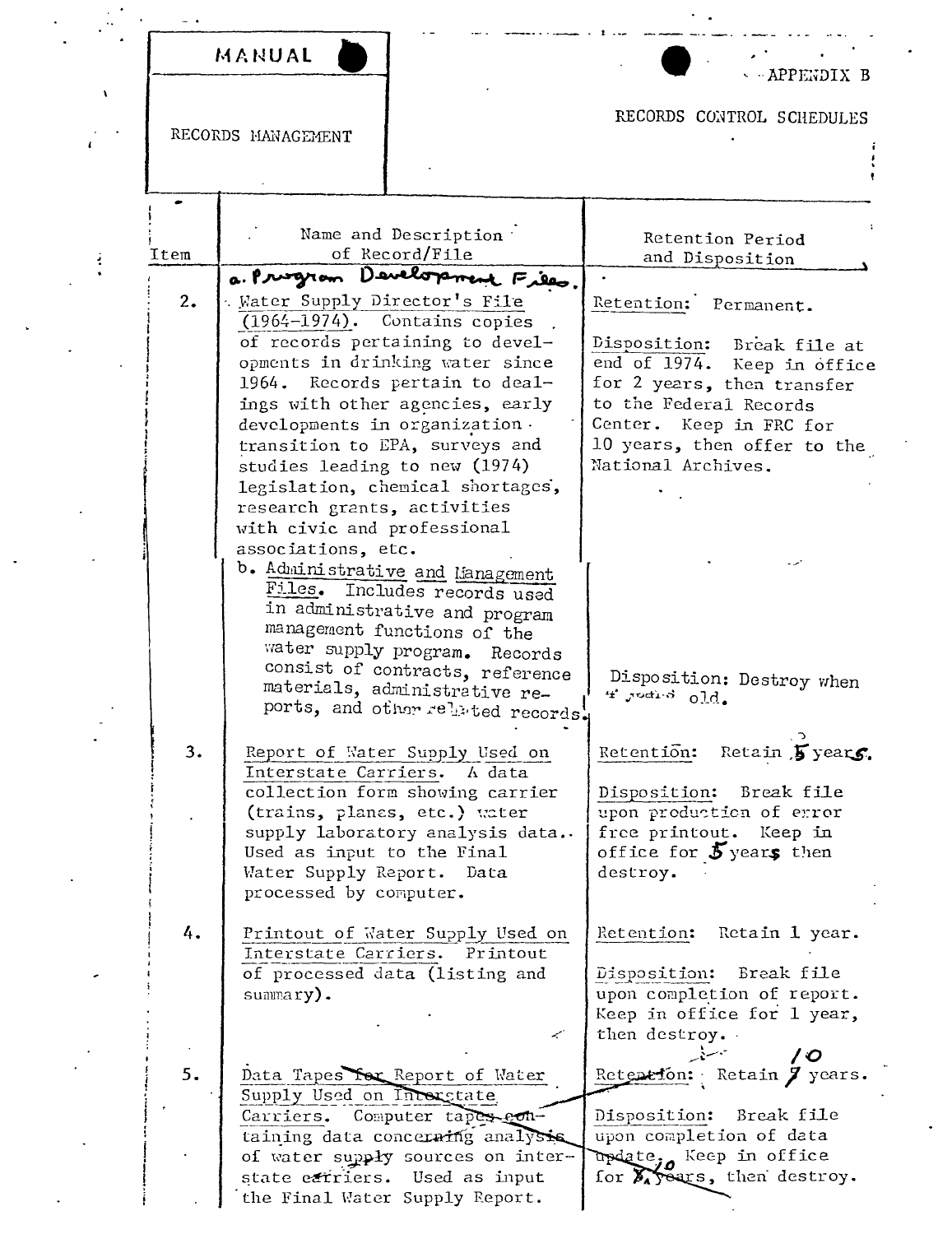|      | MANU               |                                                                                                                                                                                       | . Co APPENDIX B                                                                                         |
|------|--------------------|---------------------------------------------------------------------------------------------------------------------------------------------------------------------------------------|---------------------------------------------------------------------------------------------------------|
|      |                    |                                                                                                                                                                                       | RECORDS CONTROL SCHEDULES                                                                               |
|      | RECORDS HANAGEMENT |                                                                                                                                                                                       |                                                                                                         |
|      |                    |                                                                                                                                                                                       |                                                                                                         |
|      |                    |                                                                                                                                                                                       |                                                                                                         |
|      |                    | Name and Description                                                                                                                                                                  | Retention Period<br>and Disposition                                                                     |
| Item |                    | of Record/File                                                                                                                                                                        |                                                                                                         |
| 5.   |                    | Data Tapes/Discs for Report of Water<br>Supply Used on Interstate Carriers.<br>a. Disc file- Contains the current<br>data on water supply sources<br>used as input to the Final Water | Retention: Keep current in<br>office.<br>Disposition: Retain data                                       |
|      | Supply Report.     |                                                                                                                                                                                       | on disc until superseded<br>then transfer to history<br>tape file.                                      |
|      |                    | b. History tape file- Contains his-<br>torical data on water supply<br>sources transferred from disc.                                                                                 | Retention: Retain 10 years.                                                                             |
|      |                    |                                                                                                                                                                                       | Disposition: Break file<br>upon completion of data<br>update. Keep in office 10<br>years, then destroy. |
|      |                    |                                                                                                                                                                                       | Changes made mit appense of David                                                                       |
|      |                    |                                                                                                                                                                                       |                                                                                                         |
|      |                    |                                                                                                                                                                                       |                                                                                                         |
|      |                    |                                                                                                                                                                                       |                                                                                                         |
|      |                    |                                                                                                                                                                                       |                                                                                                         |
|      |                    |                                                                                                                                                                                       |                                                                                                         |
|      |                    |                                                                                                                                                                                       |                                                                                                         |
|      |                    |                                                                                                                                                                                       |                                                                                                         |
|      |                    |                                                                                                                                                                                       |                                                                                                         |
|      |                    |                                                                                                                                                                                       |                                                                                                         |

 $\ddot{\phantom{0}}$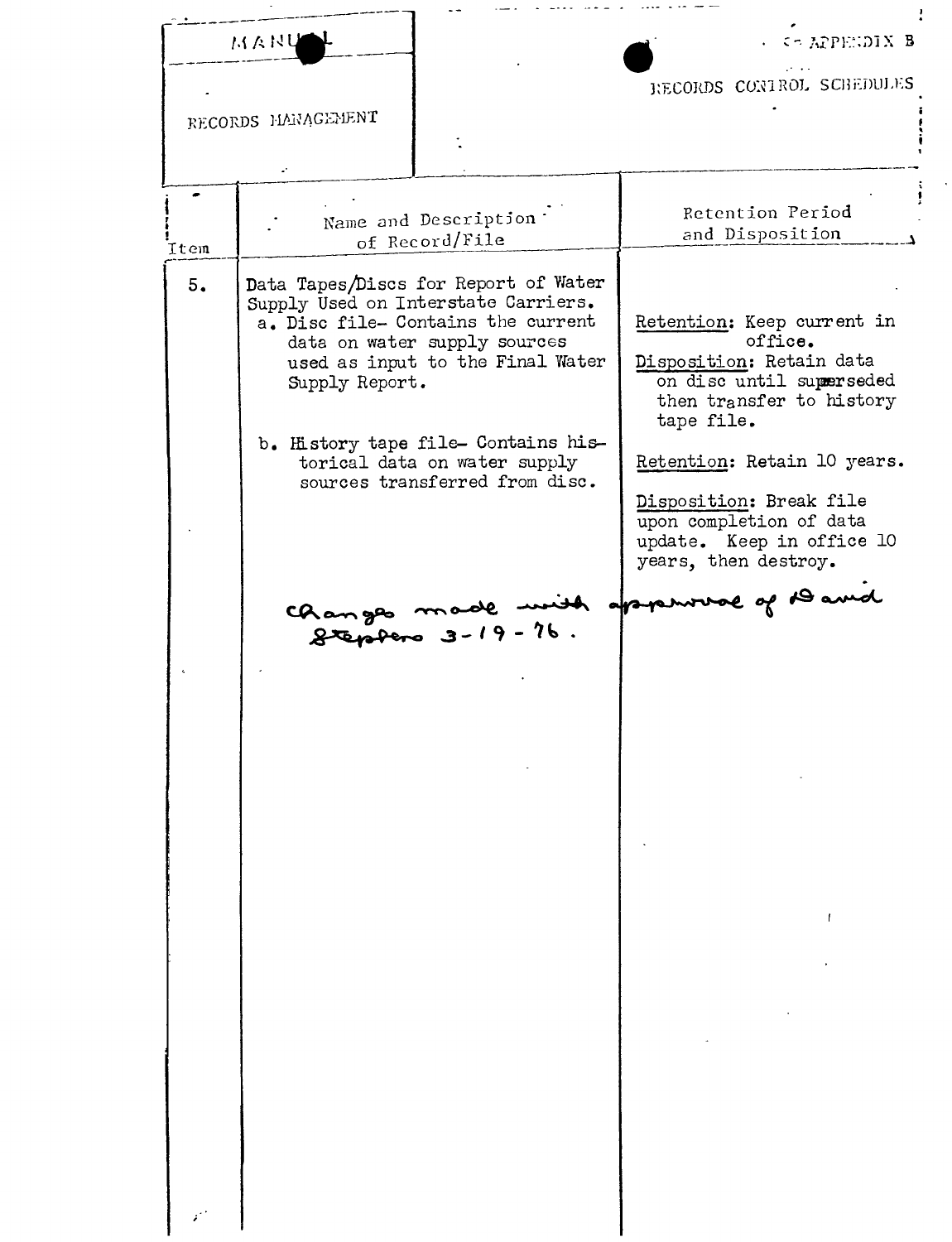| APPENDIX B |                                                                                                                                                              | MANUAL                                                                                                      |
|------------|--------------------------------------------------------------------------------------------------------------------------------------------------------------|-------------------------------------------------------------------------------------------------------------|
|            | RECORDS CONTROL SCHEDULES                                                                                                                                    | RECORDS MANAGEMENT                                                                                          |
| Item       | Name and Description<br>of Record/File                                                                                                                       | Retention Period<br>and Disposition                                                                         |
| 6.         | Final Report of Water Supply<br>Used on Interstate Carriers.                                                                                                 | Retention:                                                                                                  |
|            | Printed report available for<br>public distribution. Concerns<br>water supply sources and uses                                                               | Record Copy. Permanent.<br>a.<br>b. Information Copies.                                                     |
|            | on interstate carriers, such as<br>trains, airplanes, etc.                                                                                                   | determined by users' needs. And<br>1 year.<br>Disposition:                                                  |
|            | , Chemical anolysis of<br>Inderstate Carrier Woter<br>Supply System. Printed                                                                                 | Record Copy. Break file<br>a.<br>after publication of report.                                               |
|            | report circlosis informa<br>tion relative to the<br>chemical guality of worth                                                                                | <del>Keep in office for 20 years,</del><br>then Offer to the National<br>Archives when 20 years ald.        |
|            | proposices in wateras<br>corruers.                                                                                                                           | b. Information Copies.                                                                                      |
| 7.         | Inventory of State Water Supply<br>A data collection report of the                                                                                           | Bestroy when no longer used/ year<br>meashed.<br>Retain $\chi$ years.<br>ketention:                         |
|            | name and location of supply,<br>type of treatment and laboratory<br>control, number of hook-ups,                                                             | Disposition: Break file<br>upon production of error<br>free printout. Keep in                               |
|            | number of meters, etc. Used as<br>input to the Final Water Supply<br>Report.                                                                                 | office for $\chi$ years then<br>destroy.                                                                    |
| 8.         | Printout of Inventory of State<br>Water Supply Systems. Printout<br>of processed data (listing and >                                                         | Retention: Retain 1 year.<br>Disposition: Break file                                                        |
|            | $\text{summary}$ .                                                                                                                                           | upon production of error<br>free printout. Keep in<br>office for 1 year, then<br>destroy.                   |
| 9.         | Data Tapes of Inventory of<br>State Water Systems.<br>Computer                                                                                               | Retain 5 years.<br>Retention:                                                                               |
|            | tapes containing name and<br>location of State Water Supply.<br>Systems. Also shows type of<br>treatment, laboratory control,<br>number of meters, and other | Disposition: Break file<br>upon completion of data<br>updates. Keep in office<br>for 5 years, then destroy. |
|            | information.                                                                                                                                                 |                                                                                                             |

 $\sim 10^{-11}$ 

 $\mathcal{A}^{\mathcal{A}}$ 

 $PAI<sub>k</sub>$ 

 $\ddot{\phantom{a}}$ 

 $\frac{1}{2}$ 

 $\ddot{\cdot}$ 

 $\bar{\beta}$ 

 $\hat{\mathbf{v}}$ 

 $\bar{\mathcal{A}}$ 

 $\ddot{\phantom{1}}$ 

 $\ddot{\phantom{a}}$  $\bullet$ 

 $\ddot{\phantom{a}}$ 

 $\label{eq:1} \mathbb{E} \left( \mathcal{E} \mathbf{A} \right) \mathbb{E} \left( \mathcal{E} \mathbf{A} \right) \mathbb{E} \left( \mathbf{A} \mathbf{A} \right) \mathbb{E} \left( \mathbf{A} \mathbf{A} \right) \mathbb{E} \left( \mathbf{A} \mathbf{A} \right) \mathbb{E} \left( \mathbf{A} \right) \mathbb{E} \left( \mathbf{A} \right) \mathbb{E} \left( \mathbf{A} \right) \mathbb{E} \left( \mathbf{A} \right) \mathbb{E} \left( \mathbf{A} \right) \mathbb$ 

 $\mathbf{1},\mathbf{1},\ldots,\mathbf{1}$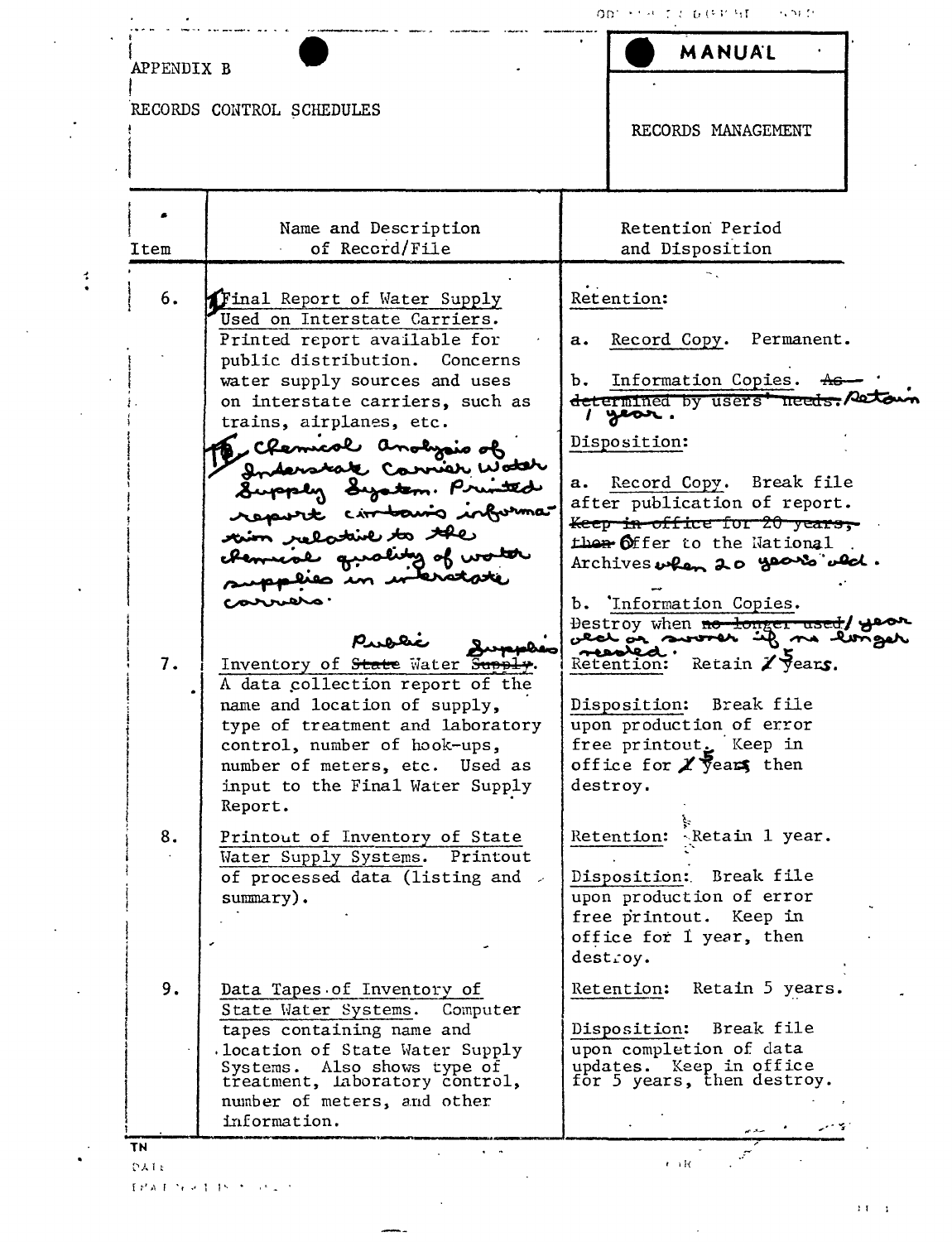|      | MANUAL                                                                                                                                                                                                                                                                                                                                                                                                                | CH APPENDIX B                                                                                                                                                                                                                         |
|------|-----------------------------------------------------------------------------------------------------------------------------------------------------------------------------------------------------------------------------------------------------------------------------------------------------------------------------------------------------------------------------------------------------------------------|---------------------------------------------------------------------------------------------------------------------------------------------------------------------------------------------------------------------------------------|
|      | RECORDS MANAGEMENT                                                                                                                                                                                                                                                                                                                                                                                                    | RECORDS CONTROL SCHEDULES                                                                                                                                                                                                             |
|      |                                                                                                                                                                                                                                                                                                                                                                                                                       |                                                                                                                                                                                                                                       |
| Item | Name and Description<br>of Record/File                                                                                                                                                                                                                                                                                                                                                                                | Retention Period<br>and Disposition                                                                                                                                                                                                   |
| 2.   | Water Supply Director's File<br>$(1964 - 1974)$ . Contains copies<br>of records pertaining to devel-<br>opments in drinking water since<br>Records pertain to deal-<br>1964.<br>ings with other agencies, early<br>developments in organization.<br>transition to EPA, surveys and<br>studies leading to new (1974)<br>legislation, chemical shortages,<br>research grants, activities<br>with civic and professional | Retention: Permanent.<br>Break file at<br>Disposition:/<br>end of 197%. Keep in office<br>for 2 years, then transfer<br>to the <b>federal</b> Records<br>Center. Keep in FRC for<br>10 years, then offer to the<br>National Archives. |
| 3.   | associations, etc.<br>Report of Water Supply Used on,<br>Interstate Carriers.<br>A data<br>collection form showing carrier<br>(trains, planes, etc.) water<br>supply laboratory analysis data.<br>Used as input to the Final<br>Water Supply Report. Data<br>processed by computer.                                                                                                                                   | Retention: Retain $\frac{1}{2}$ year?<br>Disposition:<br>Break file<br>upon production of error<br>free printout. Keep in<br>office for $\frac{1}{2}$ year, then<br>destròy.                                                          |
| 4.   | Printout of Water Supply Used on<br>Interstate Carriers. Printout<br>of/processed data (listing and<br>súmmary).                                                                                                                                                                                                                                                                                                      | Retain 1 year.<br>Retention:<br>Disposition:<br>Break file<br>upon completion of report.<br>Keep in office for lyear,<br>then destroy.                                                                                                |
|      | Data Tapes for Report of Water<br>Supply Used on Interstate<br>Carriers. Computer tapes con-<br>taining data concerning analysis<br>of water supply sources on inter-<br>state carriers. Used as input<br>the Final Water Supply Report.                                                                                                                                                                              | Retention: Retain/ $\bullet$ years.<br>Break file<br>Disposition:<br>upon completion of data<br>update. Keep in office<br>for/D years, then destroy.                                                                                  |
|      |                                                                                                                                                                                                                                                                                                                                                                                                                       |                                                                                                                                                                                                                                       |

 $T = T + 65$  set  $T = T - T + 15$  s  $T = T$ 

 $\ddot{\ddot{\cdot}}$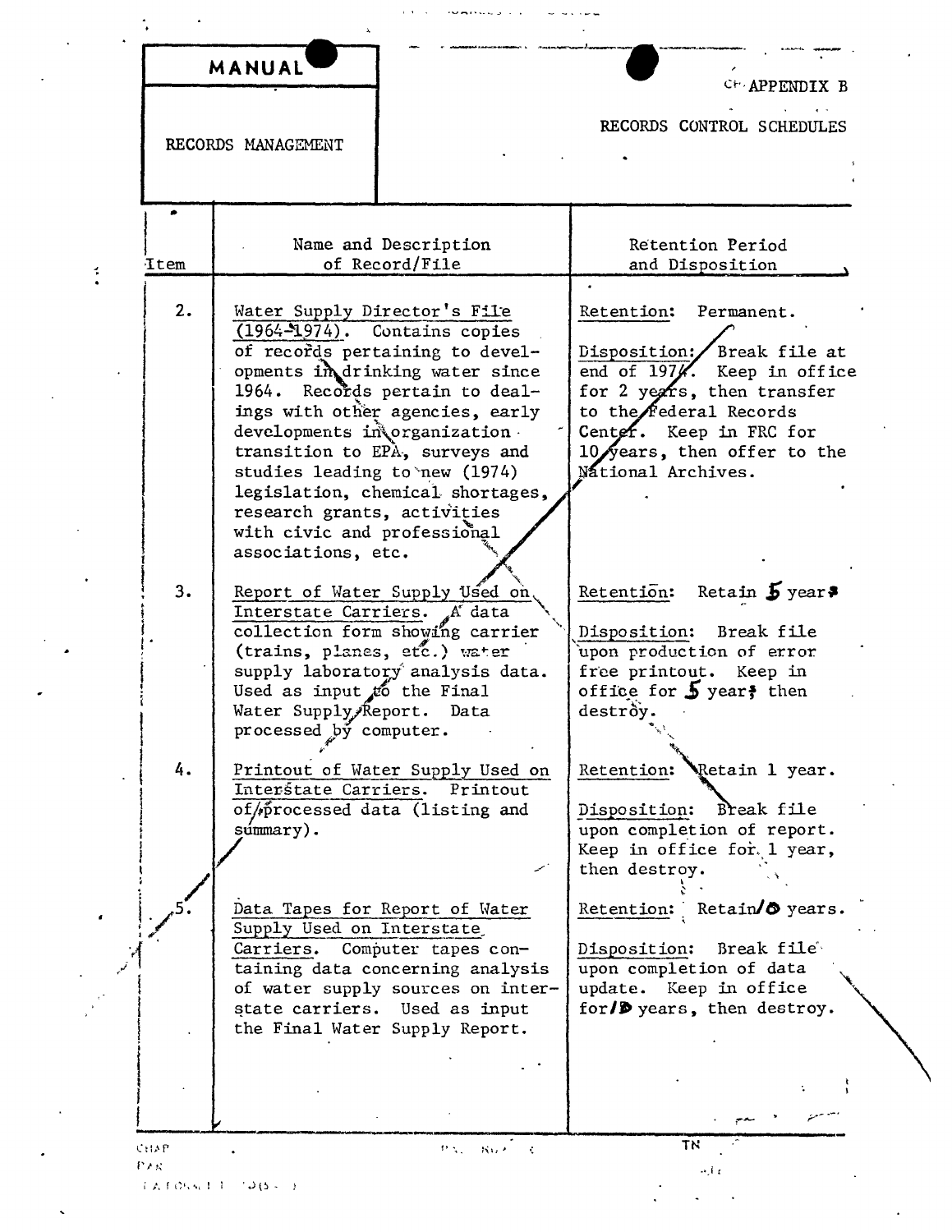|      | MANUAL                                                                                                                                                                                                                                               | APPENDIX B                                                                                                                                                                                                                             |
|------|------------------------------------------------------------------------------------------------------------------------------------------------------------------------------------------------------------------------------------------------------|----------------------------------------------------------------------------------------------------------------------------------------------------------------------------------------------------------------------------------------|
|      | RECORDS MANAGEMENT                                                                                                                                                                                                                                   | RECORDS CONTROL SCHEDULES                                                                                                                                                                                                              |
| Item | Name and Description<br>of Record/File                                                                                                                                                                                                               | Retention Period<br>and Disposition.                                                                                                                                                                                                   |
| 10.  | Final Report of State Water<br>Systems. Final printed report<br>available for public distri-<br>bution on State Water Supply<br>Systems. Shows name and                                                                                              | Retention:<br>Record Copy. Permanent.<br>$\mathbf{a}$ .<br>b. Information Copies.                                                                                                                                                      |
|      | location of Water Supply Systems,<br>type of treatment, laobratory<br>control, number of meters, and<br>other information.                                                                                                                           | <del>determined by users' needs</del><br>Disposition:<br>a. Record Copy. Break file<br>upon publication of report.<br>Keep in office for 20 years,<br>then offer to the National<br>Archives.                                          |
| 11.  | Final Reports and Evaluations on<br>Contracts, Grants, and In-house<br>and Interagency Studies and<br>Surveys. Final reports on<br>studies and surveys sponsored or<br>performed by Water Supply and<br>evaluations of these studies<br>and surveys. | b- Information Copies<br>Destroy when no longer<br>Retention:<br>Record Copy. Permanent.<br>a.<br>Information Copies.<br>determined by users !<br>Petain 2 years.<br>Disposition:                                                      |
|      |                                                                                                                                                                                                                                                      | Record Copy.<br>Break file<br>а.<br>upon completion of project<br>or summary, Keep in office<br>for 1 year, then transfer<br>to the Federal Records<br>Center.<br>Keep in FRC for<br>20 years, then offer to<br>the National Archives. |
|      |                                                                                                                                                                                                                                                      | b.<br>Information Copies.<br>D <del>estron when no lenger</del><br>when a ye                                                                                                                                                           |

ECA / 08 9 1312 ( 2015-20)

 $\frac{3}{4}$ 

 $\ddot{\phantom{a}}$ 

 $\overline{a}$ 

 $\ddot{\phantom{a}}$ 

 $\ddot{\phantom{a}}$